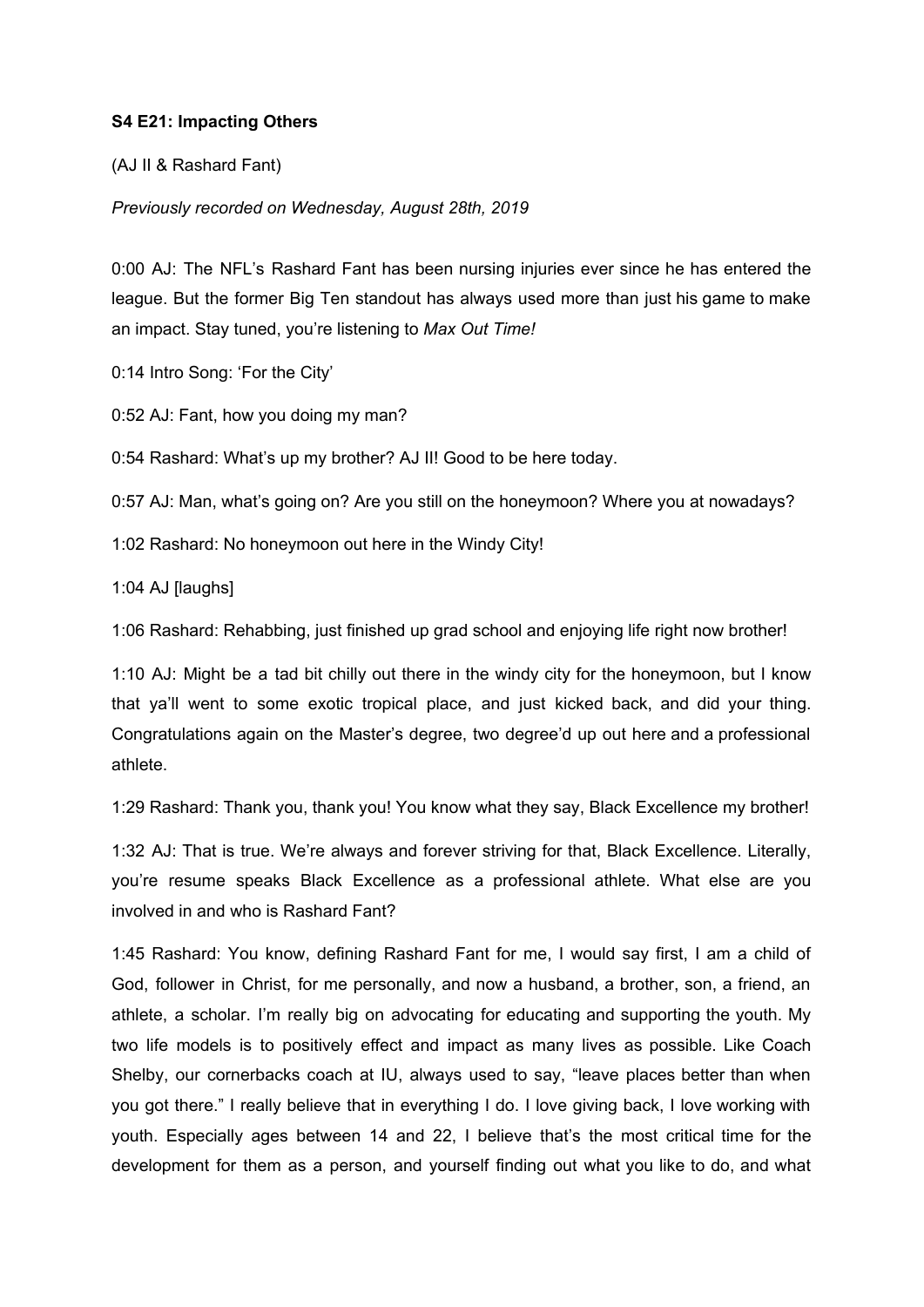you want to get into, and what you're interests are, and where you want to take your life uh as you continue to grow, and go onto new places.

2:44 AJ: Well my brother you are a true testament of leaving a place better than when you found it. And and when you talk about in the classroom, on the field and in the community, especially. I mean you were a triple threat in that regard. We appreciate you, the Bloomington community appreciate you, the IU football community, just the whole nine, it goes down the list. Now as you transitioned, where do your passions lie and what are you doing currently?

3:12 Rashard: Currently, just as I said, I've finished my Master's in public affairs from IU. I'm currently with the Bears organization, Chicago bears –

3:20 AJ: Da bears! Da bears! [laughs]

3:26 Rashard [laughs] That's definitely been a great opportunity, a dream of mine. Right now sadly, but also positively, I'm rehabbing an injury right now, and trying to get back for the 2020 football season coming up next year.

3:39 AJ: So, rehabbing an injury, what injury are you dealing with and what has that process been like? Just a back story on you, you have yet to play any snaps pre season or regular season for the Bears, although this will be your second year with the team. What happened? Can you take us back to draft day, pro day, the combine, all of that and what led to this point?

4:04 Rashard: Yeah it's crazy, you know, going back to my senior year, I decided to come back instead of entering the draft earlier as a junior. That season going in and hearing you know everything that oh you're a top ten corner coming in, here's a draft, knowing all of this at least in the first three rounds, knowing my life can change and I get injured in pre-season before camp at IU. It was a tough injury, so I'm sitting there and thinking I just twisted my ankle and then we realized it's not that so it's some calf tightness, achilles tendonitis and it's not that either. Finally, we get a specialist, and he tells me I have an extra bone in my ankle, and I can get surgery with a 5 to 6 weeks recovery, or I can just play through the pain, which I decided to play through the pain because it's the middle of the season, I rehabbed –

4:58 AJ: I mean you were trying to get a bowl game at that point, there's a lot at stake for you and you got to play for your draft stock as well.

5:04 Rashard: No, definitely, and that's the biggest thing, you miss five games in the season, you are projected first round pick for a sure thing, you better recover from that. So for me,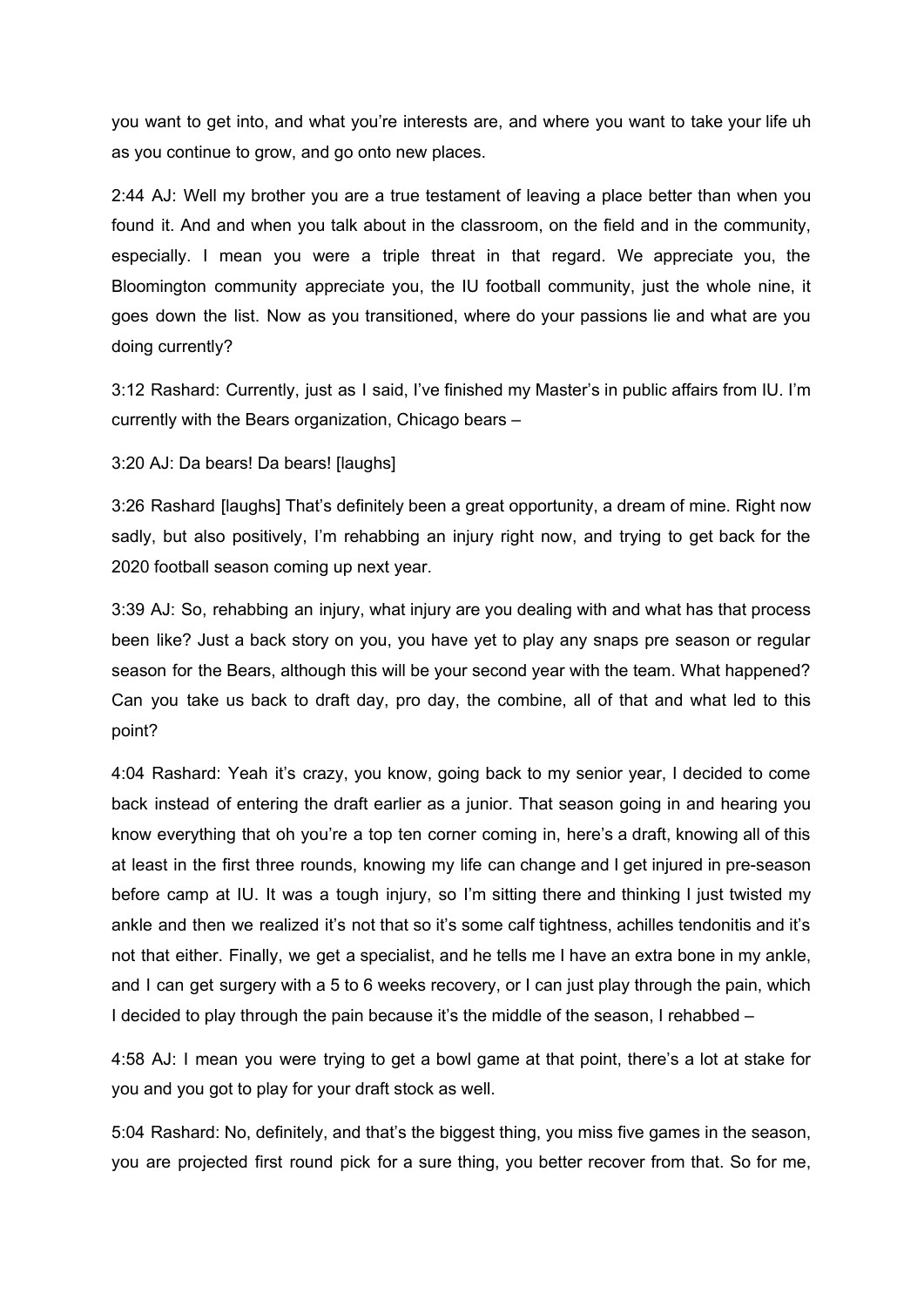playing through the injury for my teammates for myself. Us getting into another bowl game, once we sadly lost the last game of the season –

5:26 AJ: Man, man you didn't have to bring that over the airwaves! My-my record is clean! We didn't have to bring that one through the air like that you know [laughs]. What happened at that point?

5:42 Rashard: So at that point, the season ends, so we go down to schedule the surgery already to get this extra bone out knowing that okay it's time rehab, and get ready for pro day, and combine. Even though the invites haven't been out yet at that point yet. So, I had the surgery, very positive, excited for what's to be in the future for myself, and I am rehabbing, and get back to myself. I am in Miami, Florida training at Bommarito Performance, I'm running low 4.3s so I am ready for the combine, get to the combine, I'm having great meetings, coach's seeing how I run, excited to see my drills, and lift to see how strong I was –

6:23 AJ: And then boom!

6:25 Rashard: Yeah, boom! On 225 test as you know and my pec tears on rep seven as the weight felt extremely easy. So, it's just one of those things like wow -

6:37 AJ: It ain't the old Fant as they say.

6:38 Rashard: Nah, not the old Fant. I was a little stronger at this point in my career. Not the 150 freshman Fant.

6:45 AJ: Big swole.

6:47 Rashard: Yeah, big swole, as I like to say big dog, not little dog!

6:50 AJ: [laughs] Big dog, not little dog! So, we grew into a German Shepherd, but we we got into two injuries, but now you fight through that, and you actually get some looks from teams, and you end up with the Bears. You're killing it and you're on the roster, pre-season and camp comes around and then what happens next. What happens next, and what has transpired since then?

7:17 Rashard: Yeah, we were about eight days into camp at this point, five days away from the first pre-season game. I'm doing my thing and getting more reps especially since I had to miss the off-season training due to my pec injury. I break up a pass on my last play of practice, and a teammate falls on my knee, and I get up and try, and walk it off but I couldn't walk –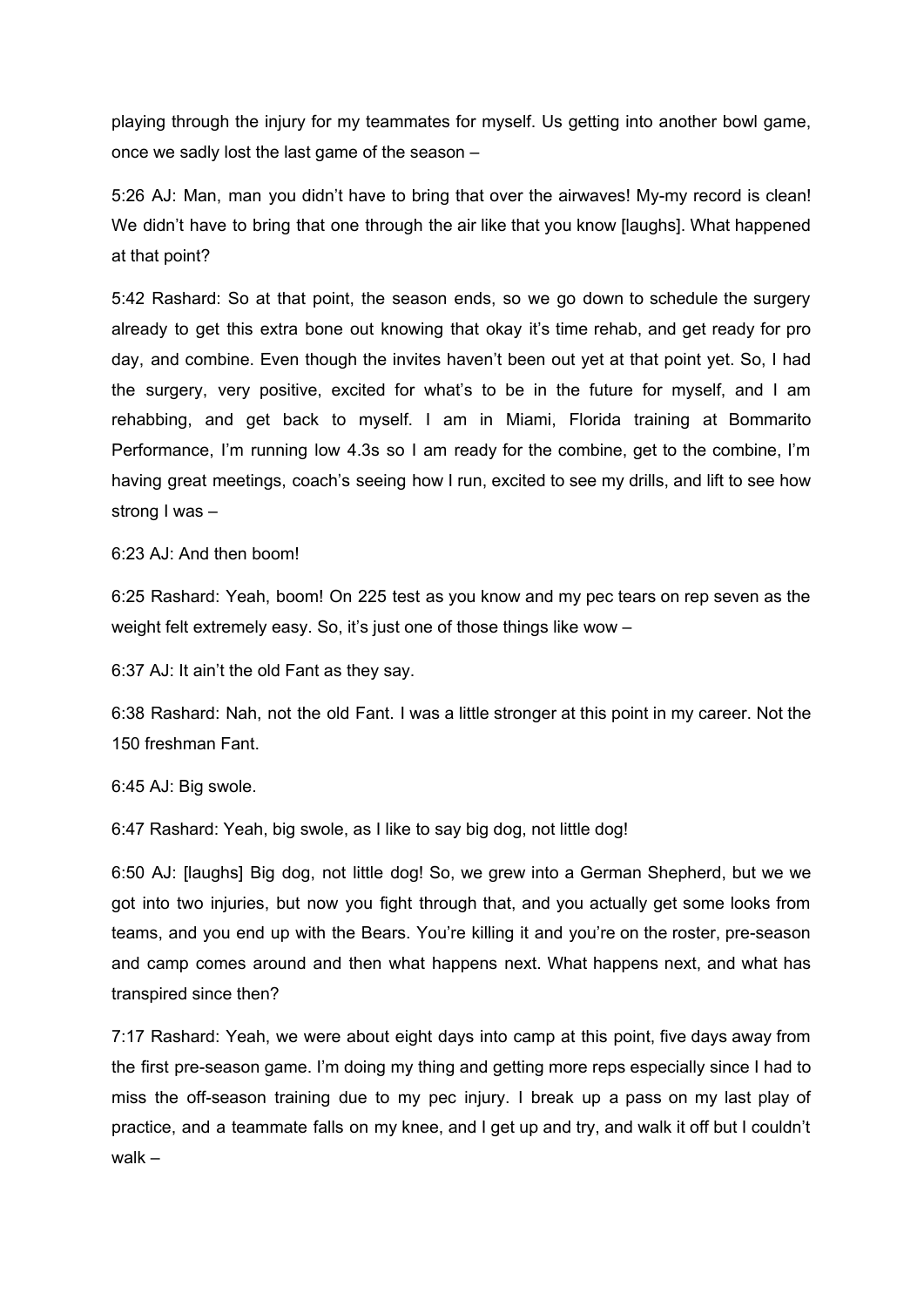## 7:42 AJ: No pressure on or nothing –

7:44 Rashard: No pressure, nothing, and when I talked to the doctors, it looks like just a bruised bone and you'll be back within a week and I'm like okay that's great news, cool it stinks but I'll be back. Then, after about two weeks, I'm like, I'm struggling to walk. I can't even try to run and they don't really know what's going on so then we decided at the end of pre season, let's just put you on injured reserve, have surgery, so I sat on injury reserve all year, rehabbing. About five months into my rehab, we think I am supposed to be cleared at this point, but I'm on the field running and jogging and I'm limping around. I'm having a lot of pain and then we got another MRI and it shows I have bone marrow edema which is a lot of fluid built up in my knee causing a lot of pain –

## 8:30 AJ: And that came from that that one freak occurrence in training camp?

8:36 Rashard: That is honestly the mystery, we don't know if it was lingering from that or if rehab was taken a toll on it still. It never really just was able to heal, so that was the hard part. They decided, let's just take five months of just resting to see if it gets better because sometimes it does, but mine never did. That's when I had to make the decision to get another scope surgery and just figure this thing out. With time they figured it out, I had a bigger flap which they needed to remove, that's what they did. So, I'm back at it, year two, rehabbing but excited for it, going to push through it and get back and ready to start getting back on the field around February/March of 2020.

9:21 AJ: Man, what I am saying though is we are pulling for you man. It just sounds like it's been setback/comeback, setback/comeback. The last year and a half or so and maybe even two years. What I want to ask to you, just as someone who has known you and someone who has known that perseverance and that mind set that you have had, and I don't think I saw you really t get injured, injured in college. Has these last two years been the toughest period of your life, going through a lot of your hardships?

9:56 Rashard: Yeah, I probably wouldn't even say the toughest but I would probably say the most frustrating, because you know you're good enough to be playing and you would be if you weren't injured, it's just unfortunate injuries that are freak accidents. My pec tearing was a freak accident. I was doing 225 as you know we do that like clockwork every year –

10:17 AJ: You know when you got Coach Hill, you know what I'm saying, and they throwing the weight around, Coach Hill and Coach Peeps you know –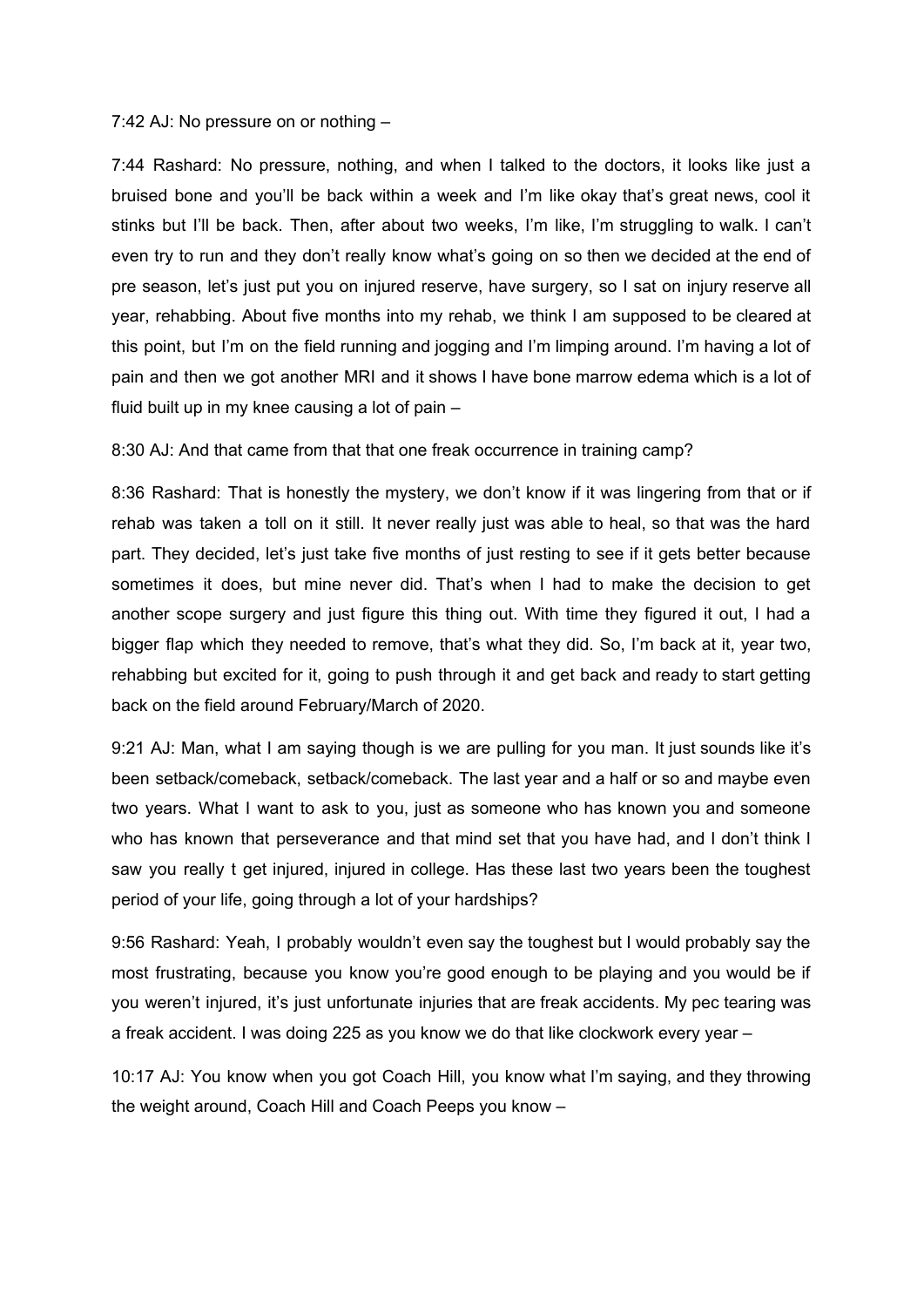10:25 Rashard: Making sure you get it, so I would never think that I would tear my pec and then I hurt my knee on the normal breaking up a pass, it's normal, I've done that plenty of times in my career. It's probably been the toughest, but I think going through all the hardships and adversity that I've been through growing up and early on in college when I didn't know a lot of people, people had the red shirt…and being small. That was probably the hardest times and the toughest times –

10:50 AJ: I remember those days –

10:53 Rashard: Yeah, our first year in college definitely was trying and tough and being away from family for the first time. I think those times really prepared me. And then just being able to know – it all about persistence, thinking you know, let's not feel sorry for myself, I'm blessed, I'm healthy, my family's healthy, I have great friends in my life, great family in my life, and just knowing God has a plan for any situation that you're in. You just got to trust and have the faith and keep pushing on.

11:22 AJ: Well, I know you have a strong faith, you're very strong willed, there is a scripture that you live by and there's a reason that why you wear number 16 and everything. So, I understand what you're going through but I I also understand how you've abled to…you've managed to get back on your feet as they say, every single time. If we just to shift gears a little bit to someone who essentially, let's just call it what it is, called it quits recently, because of hardships physically mentally and emotionally. Former Indianapolis quarterback, Andrew Luck retired on Saturday during a pre-season game actually which he wasn't playing in due to a lower leg injury. I'm not going to call it an ankle because we really don't know. He has a lot of things going on, but the man said this:

12:16 [AUDIO: Andrew Luck]: For the last four years or so I've been in the cycle of injury, pain, rehab, injury, pain, rehab and it's been unceasing and unrelenting both in season and off-season. I felt stuck in it and the only way I see out is it to no longer play football.

12:42 AJ: Injury, pain, rehab, injury, pain, rehab. From your perspective what is Andrew Luck, a Pro Bowl quarterback, one of the top five quarterbacks in the entire NFL has had an amazing career even through all the hardships in the past four years. From your perspective as someone who has gone from injury to injury, whether it's college or the NFL, what's he really going through?

13:17 Rashard: You know the hardest thing for me and I always say everyone's perspective is different, from me looking from the outside in for him. I just think, like you said injury, pain and rehabbing. Consistently having to play a game, where you can't really go out there and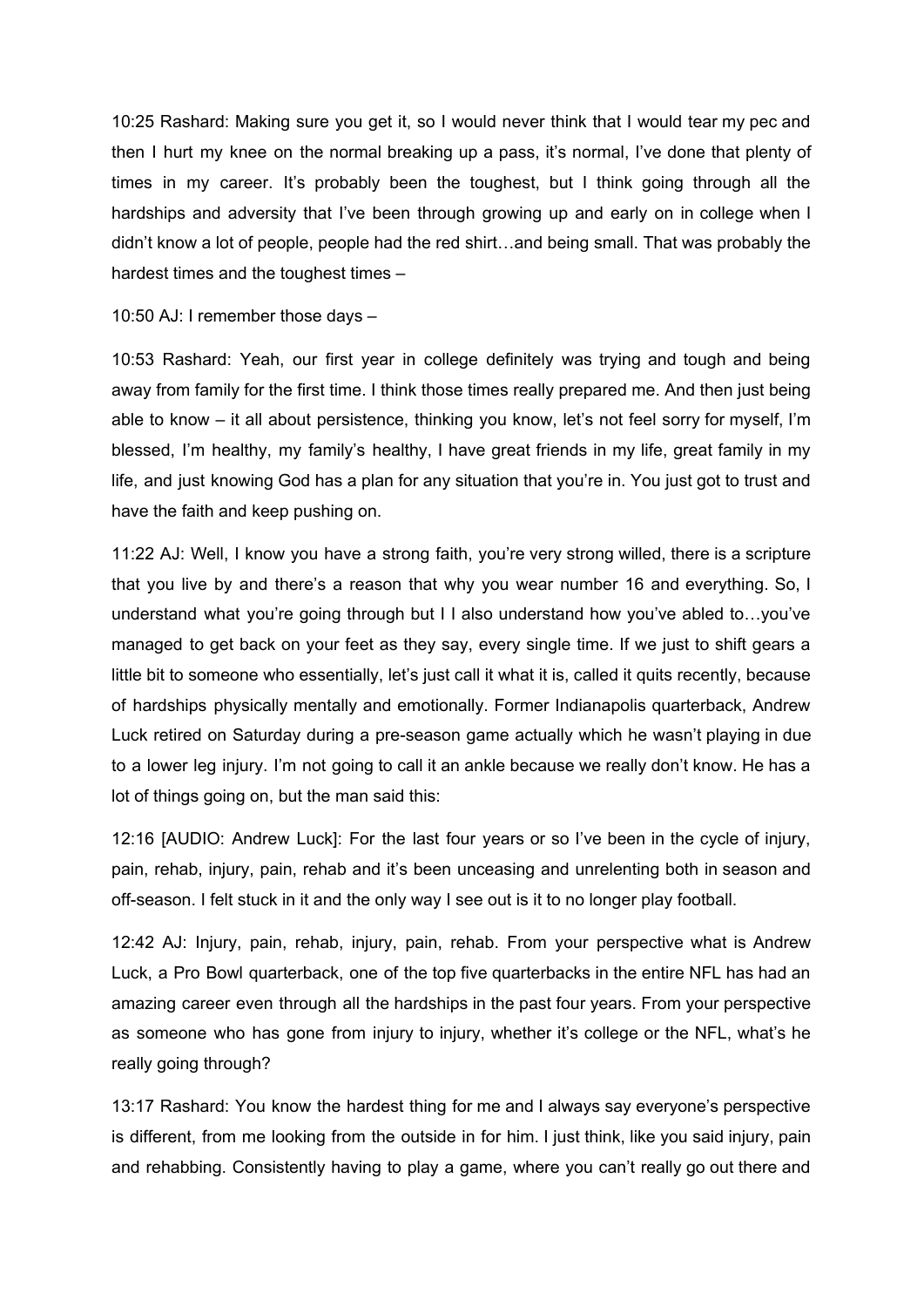play, because you're injured and then you got to through that pain every day. Then rehabbing and throughout that rehab, you have a lot of pain as you would know and everyone else that's been injured. I think it's mentally, you just like man I'm not even preparing for the game, I'm not going on the field, mentll I am just worried about if I'm healthy enough to go out there, can I compete at the highest level. For him, a hall of fame, all pro level –

13:57 AJ: Hall of Fame and let's just call it what it is, he's got a hall of fame career and he's played six years in the NFL, I mean he's a remarkable quarterback, one of the best of this century maybe.

14:11 Rashard: No definitely, and he has lived up to the hype since he was drafted, I wanted to say 2012. [AJ II: Mhm. Yes]. He holds himself to a high standard and probably for him, he's like I can't do what I want to do but you think about the injuries, the lacerated kidneys, the bruise ribs, the concussions, then you have the ankle, calf, the mysterious injury, and that can really weigh on you. Each week, some people don't understand because they haven't played any sport but each week on game day, the coaches, the fans expect you to best your best. They don't see in between that how much pain you're in. You got to get yourself mentally and has physically ready as you can to play in that game on Saturday or Sunday. Nobody wants to hear that excuse that you're hurt, if you're out there, you're good to go –

15:03 AJ: Yes you are.

15:04 Rashard: So nobody wants to hear that and for him, he may not have felt that he could give one hundred percent or play to the level that he is capable of playing with the injuries he went through, and the mental state that he was in. Everybody knows if you're mental state is not there, it's hard to kind of play to the best of your ability.

15:22 AJ: It came as a shock just because of the fact that it was breaking news, Adam Schefter, you see the tweet, I was watching ESPN. I think I was watching the Miami game at the time, and after that it was kind of like wow, he just retired pre season game, he wasn't even playing at the season hasn't even started like that was the shocking part. We knew about the injuries, the four years of hardships, and it was just clear to me watching the press conference afterwards. You know he held a 25 minute press conference where he also took questions from reporters, it was also clear to me that he hit not only a physical - a physical wall, but an emotional and mental wall. Like I said before, you're strong willed, you have a strong faith, you've been through these these peaks and valleys within your professional and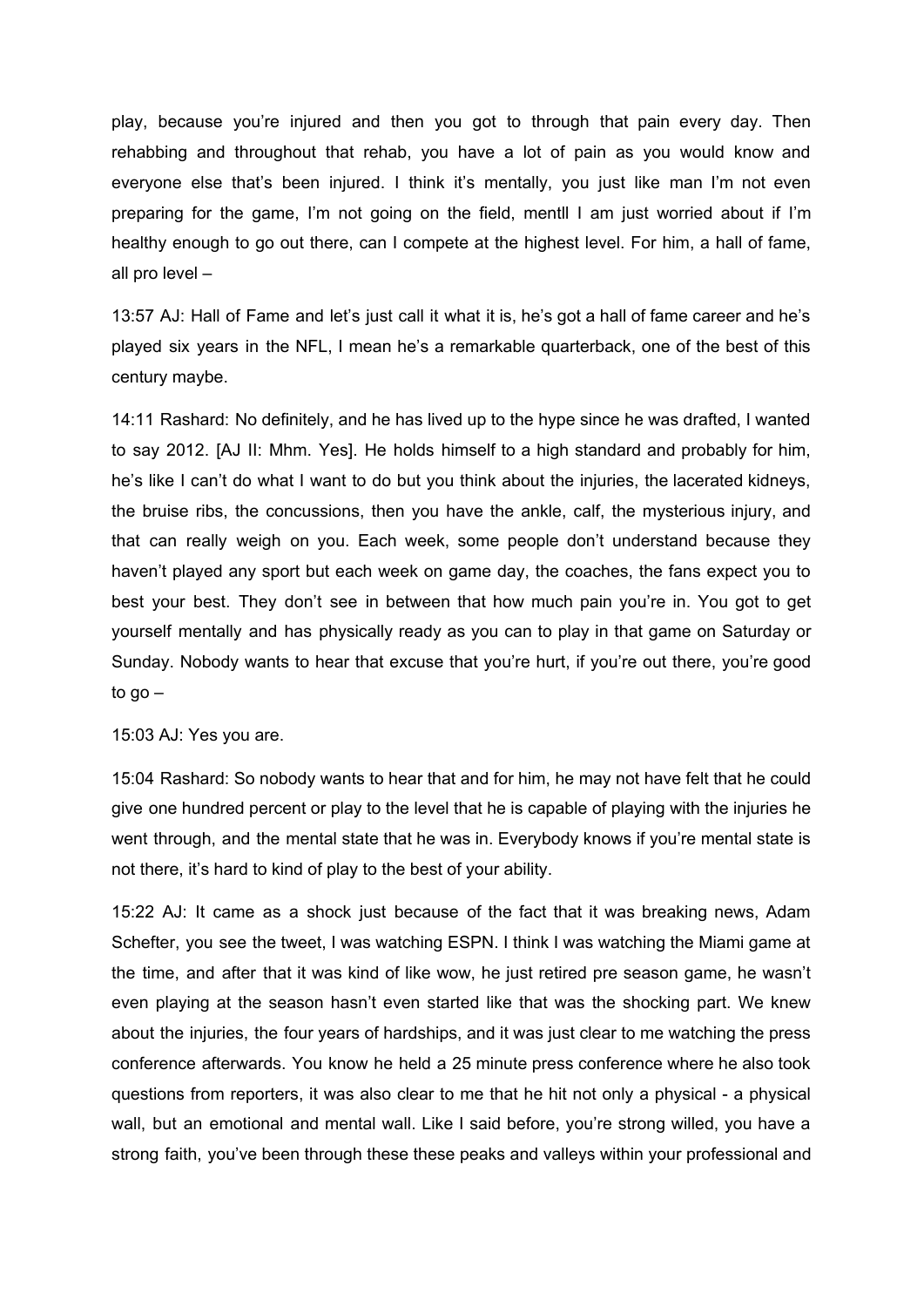even collegiate career. How would you explain pushing through that metaphorical wall? In football and in injuries, we just have to find a way to push through and every single time, you have come out on top, what is your strategy?

16:33 Rashard: For me I think when it comes to dealing with adversaries, hardships, whether it be injuries or losing somebody or off your game, I have five keys that for me work to deal with adversity, and help me head it face on. The first one starts with **1)** believing in yourself, when things get hard, to still have that belief that I am one of the best players out here, or I'm the best student or the best lawyer, doctor that I can be. And I know I can do this job with the best of them so, always keeping that. The second one is **2)** keeping a positive mind set, perception, keeping a great supporting cast around you, it all goes into keeping a positive mind set. If you have a great supporting cast, they're going to speak positivity in you, into your life and not let you get down, it just helps you and uplifts you and helps you understand that, you know what, I'm going through something right now but I am going to get through it and come up on the other side. The next one for me is **3)** cherishing the process, embracing that adversity. It's going to come at your fast and hard but go right back at it, face it head first, don't shy away from it, don't try and avoid it, just take it on. **4)** Being consistent, especially as a football player like me. For me, if I'm going through hard times on the football field it makes me like okay let me work harder, let me still do the things I'd do even if I was playing great. You don't want to be like man 'I went through a hard time, let me stop doing this, or stop doing that, I feel sorry for myself'. Be consistent in the things you do because it'll pay off once you get over that mountain. Then, the last thing is just for me and maybe for some others is **5)** believe in trusting in a higher power. We're blessed to be here, everything that I have is a blessing and I'm grateful for and I know that somebody gave it to me. I like to call him God, other people have other names for him which is great. Just having a higher power that you trust and you have faith in always helps and my favourite quote in line with adversity came from Nipsey Hussle, you know what it says, "The game is going to test you but never fold, stay 10 toes down. It's not on you, it's in you and what's in you they can't take away." Knowing that and believing that and facing adversity head on and coming out on the other side to success or reach the goals you want to reach.

18:47 AJ: R.I.P Nipsey. Now I thought you were a J Cole fan and that came out of left field for you.

18:53 Rashard: [laughs] I'm a J Cole fan that's number one, Nipsey fan for about three to four years. Then seeing everything he is doing in the community in the last year and a half to two years for me I just got into him and kept a close eye and it's sad to see him go.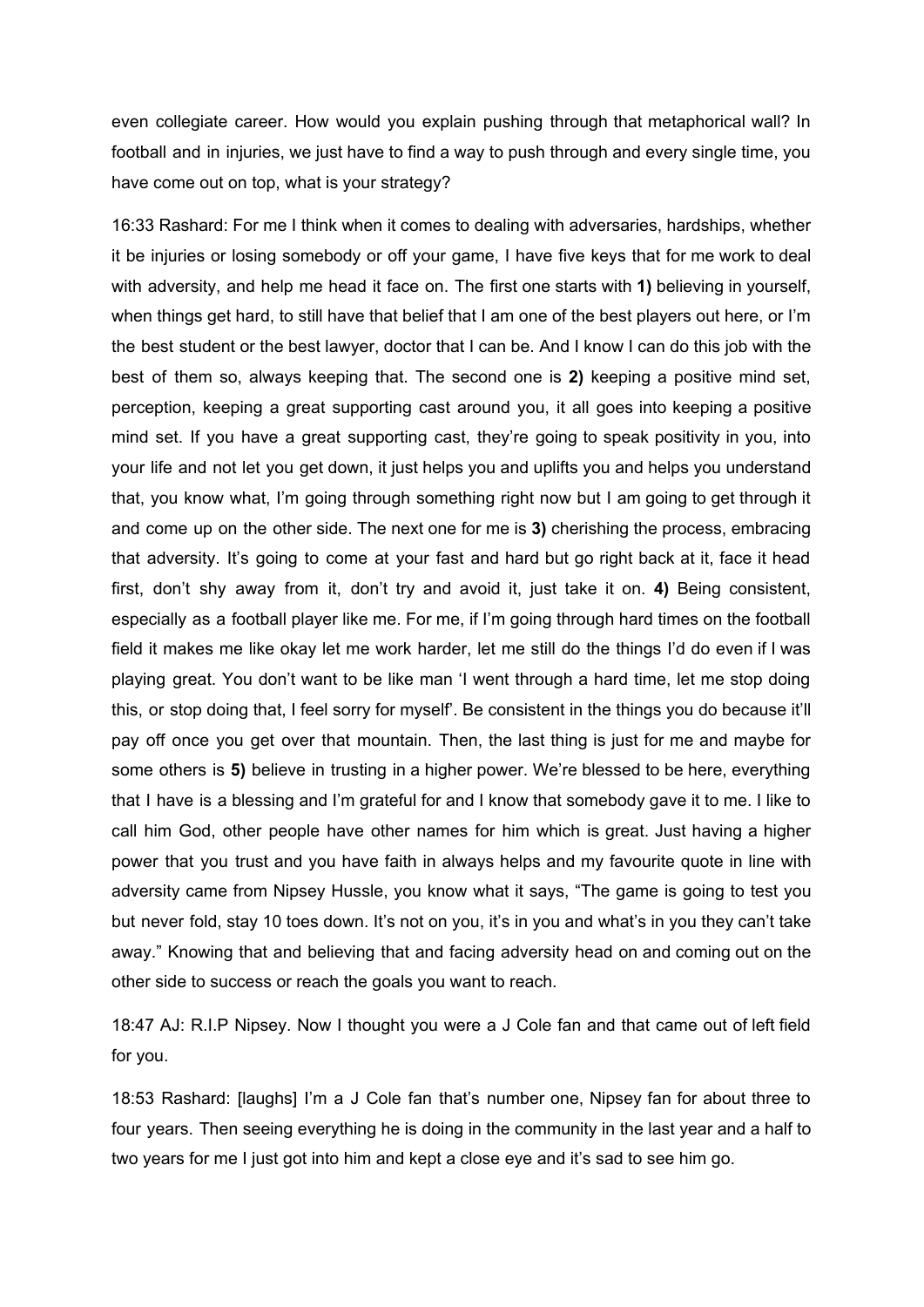19:08 AJ: Yeah and his death was a tragedy in so many ways for our community and the community in Los Angeles what he was doing, what he was preaching about through his lyrics and just through his life and how he's changed his life around and done a complete 180. I do sincerely mean a RIP Nipsey. You talked about five main points that have pushed you in believing in a higher power and cherishing the sport and belief. But what if some of these hardships that you are going through, what if they're out of your control? I think it's also important to note that, you know, we might be going through something and we don't know it. It reminds me of Kevin Love's [Players'](https://www.theplayerstribune.com/en-us/articles/kevin-love-everyone-is-going-through-something) Tribune article he that wrote; everyone is going through something. It was the first time that a professional athlete really opened up about mental health. It was the first time that someone said, I had a panic attack during the middle of the game and I had to run back to the locker room, and now he sees a medical professional about it, but before he thought as a man, you couldn't even do that. You you you couldn't show weakness, you couldn't show emotion, so why is it important for an athlete to take care of their mental health as well as other things that they physically can't control?

20:28 Rashard: No definitely, mental health is always important for athletes but for any human being no matter what occupation you're in. We all go through our different trials and tribulations and struggles. It's always good to know that people are there, people who love you and are close to you, people you may not have met that want listen and want to help you. You're right, no matter what you go through, we're all humans, everybody goes through trials and tribulations and sometimes no matter what advice you get and what methods you try to take to come over whatever you're dealing with, it may not help. You need to talk to somebody, open up, go seek help. That's actually being strong. A lot of times in society, that used to be a weakness, especially for men, but it's okay. Athletes I think, personally as an athlete what I've been taught, push through, fight, be tough, be strong but it's like man, if I'm going through something I can't talk to somebody because that's weak, coach might think it's weak, it's actually not. What Kevin Love did, I can't think of her last name, I want to say Liz Cambage, with the Las Vegas aces, the WNBA, she opened up about it as well, we all need someone to talk to, we need need to go get help outside of the normal things that we try and that's okay. Okay to go, and try to be strong, and go get help and address any mental health issue that you may be going through and dealing with at the moment.

22:12 AJ: I mean, I think that is great advice and great advice for athletes. Not only for athletes but for people battling through hardships, and battling through things that are out of their control, whether it be depression, or mental health issues. It's fitting that you are someone who is giving that advice, because I've always seen you as--as a leader, whether it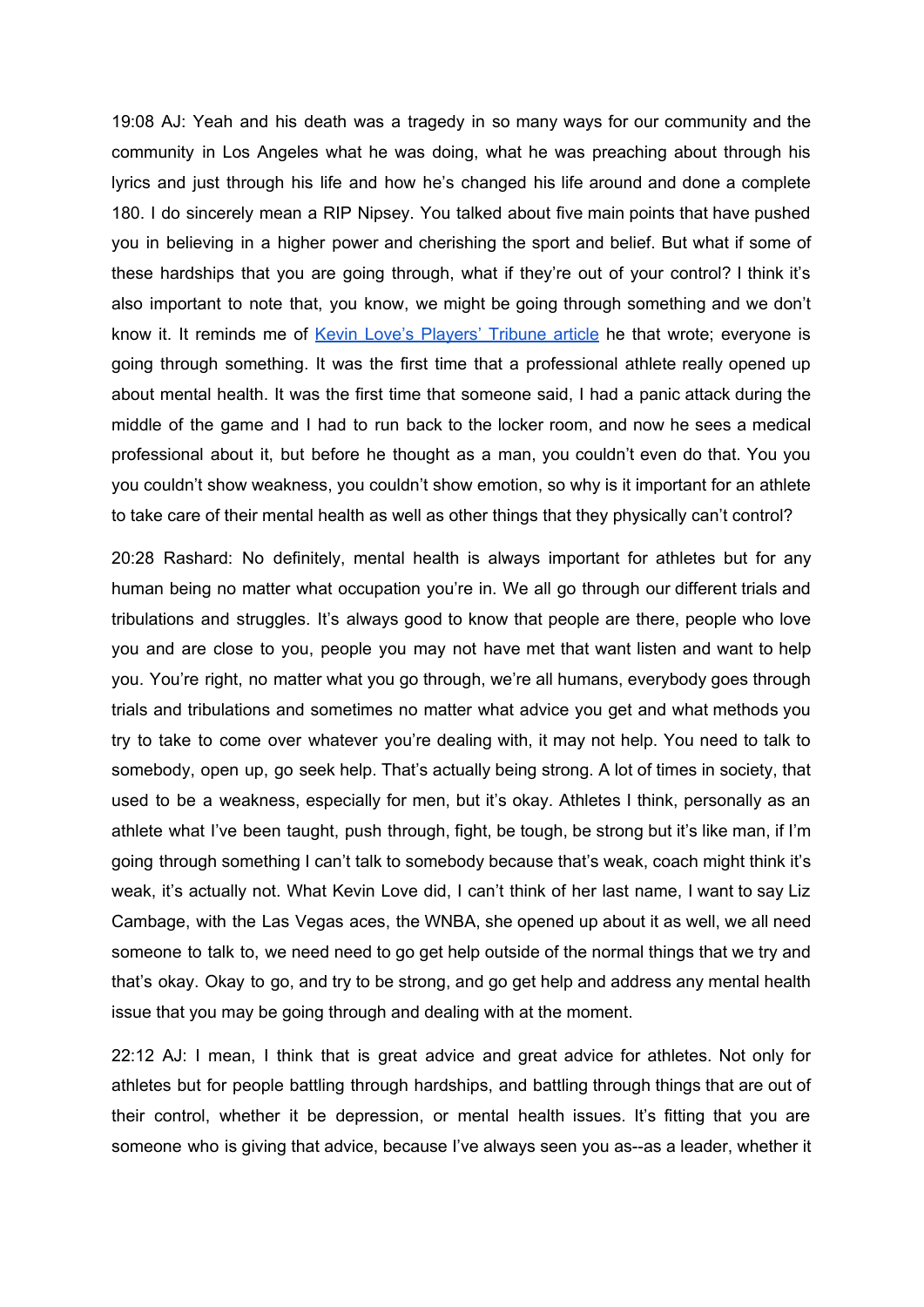be on the field, whether it be in the classroom or in the community. Like I said, your resume speaks to just leadership, and being a positive influence, a positive Black man in the community whatever the community might be. But, you're also, I would also describe you as an activist. I know you remember that day like it was yesterday because I do as well. We were playing Ohio state, the national anthem came on, it was round about the same time that Colin Kaepernick had just began to kneel during the national anthem and protest racial inequities in this country specifically police brutality against unarmed black people and you raised your fist during the national anthem.

23:19 Rashard: Yep, I remember.

23:21 AJ: Why are these issues so important to you? Of racial, social and civil injustice? And also I think I've seen a maturation process out of you because you've always been great on the field and great in other areas, but the voice wasn't always there. Year 3, year 4, year 5 you weren't only a leader on the field because of your play, and your style of play, but you also became a leader in other areas because you started to speak up. You started to write, you wrote a note to Indiana University, you wrote a piece in the Athlete's guide, you became more outspoken and that wasn't the case when we were redshirt freshman. So, how did that transition work out for you and what goes through your head when you see these social, and civil injustices in the world?

24:12 Rashard: No, definitely, I think for me I'd like to say that the most beautiful and rewarding journey of all, is the journey of finding yourself. For me it's learning that you are more than an athlete, you are more than the football you took up, or the basketball you took up or for other people soccer, baseball that you took up, whatever that may be, you are more than that. I had to learn that, even in high school, I was a great student, I was a football player but deep down it was football, football, football. Throughout college, the adversity I was going through especially not playing, I found other areas to impact lives in to make changes in. For me when it comes to social injustice issues, for me growing up in the South for one, as a Black male, you face different things that some people don't face. Coming to IU when I had a diversity class and I spoke about the confederate flag being used to kind of show, like hey you don't belong here and this is where we stay. You know when I said that some young ladies were like, no way the confederate flag is another flag. I was like, where are you from and she's like Indiana, I can kind of understand that when you're not from the South you may not know the history –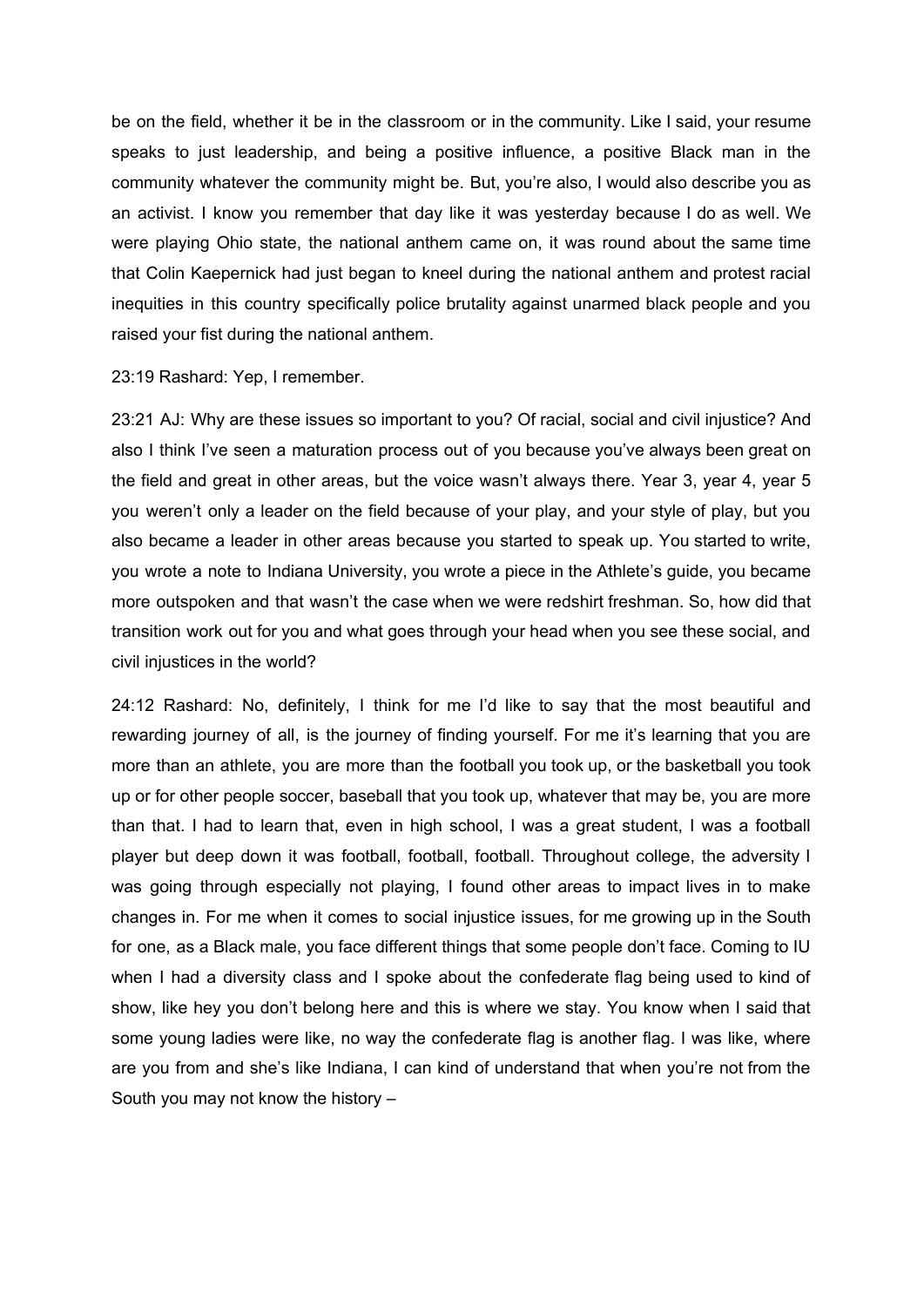25:24 AJ: Sometimes you got to come to that middle ground with them, and lay it down for them.

25:28 Rashard: There definitely was a great dialogue between us that I enjoyed educating her, but also knowing that not everybody understands how those symbols and methods can be used. I know me knowing that myself, my little sister, my wife, my future kids and my friends' future kids, they could be walking on the street and not do anything wrong and something could happen to them. They could get pulled over and falsely accused or identified wrong. I had a friend wrongly identified and put in jail, and it wasn't even him [AJ II: Yeah that happens, too.]. You go through those hardships, so you want to change it, because at the end of the day, it doesn't matter you skin color or your gender, we are all equal, we all bring value into this world, and we all have something to give. We should be treated as such as we should treat each other as such, you know.

We should fight for unity, and spread love, and that's the biggest thing, supporting each other, spreading love to everybody, no matter what you look like, or where you may come from. And I I think additionally when you look at different role models, starting from Muhammed Ali to Bill Russell who did a lot even before we were alive. Now you see nowadays with the LeBron James', the Venus and Serena Williams', the Megan Rapinoe's, the Kevin Durant's, all that they do, the Steph Curry's, all that they do to support and fight, D Wade, Chris Paul, so many nowadays.

27:02 AJ II: Melo right there, too.

27:03 Rashard: Yeah Melo. They're activists, they're fighting for change, they're trying to use their voice, and their platforms to make lives better for us, and our kids to come, and for their kids to come, for future generations down the line. Get everything the way it should be, as one and with a lot of love, unity and uh equality.

27:26 AJ: Spread love, it's the Brooklyn way, I mean, you said it so eloquently, and and gave us the good word today, as they say in church, on mental health issues, and battling through injuries, and being a positive beacon of light for Black and Brown people, not only in the athletic and sports world but in this country as a whole, and you are truly a leader. Again, I wish you the best of success in your medical hardships, and in fighting through everything right now which I know you will do as you continue on with the Bears, but also just being a leader and being a friend. I just want to thank you for coming on the show today. As always my very special guest, he only has one name, it's like Ghandi and Prince, Fant, we don't call